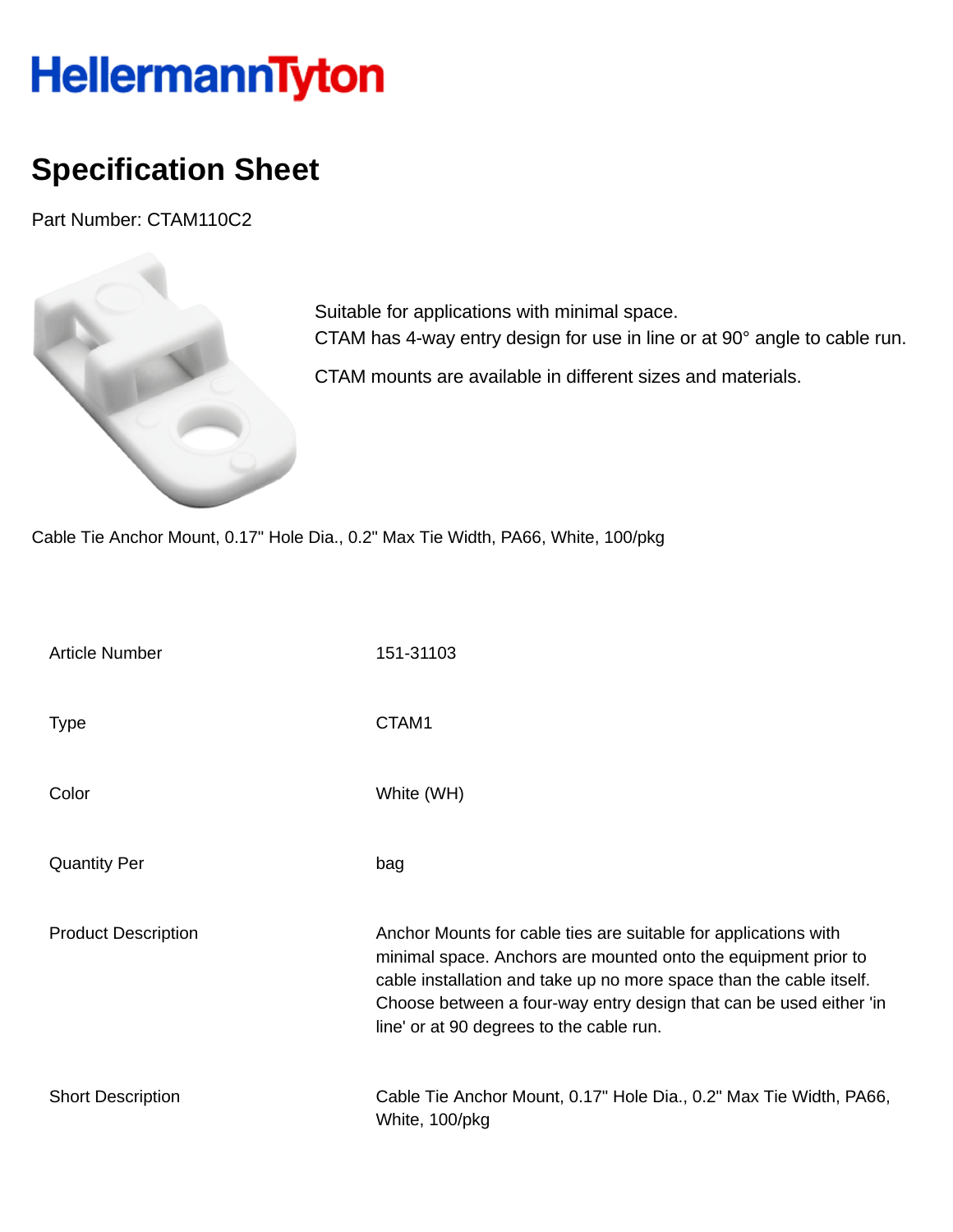| Length L (Imperial)                   | 0.8                             |
|---------------------------------------|---------------------------------|
| Length L (Metric)                     | 20.4                            |
| <b>Fixation Method</b>                | <b>Screw Mounting and Rivet</b> |
| Width W (Imperial)                    | 0.4                             |
| Width W (Metric)                      | 10.2                            |
| <b>Cable Ties</b>                     | T18 - T50                       |
| Height H (Imperial)                   | 0.2                             |
| Height H (Metric)                     | 5.1                             |
| Cable Tie Width Max (Imperial)        | 0.2                             |
| Cable Tie Width Max (Metric)          | 5.0                             |
| Mounting Hole Diameter D (Imperial)   | 0.17                            |
| Mounting Hole Diameter D (Metric)     | 4.3 mm                          |
| Mounting Hole Diameter D Max (Metric) | 4.3                             |